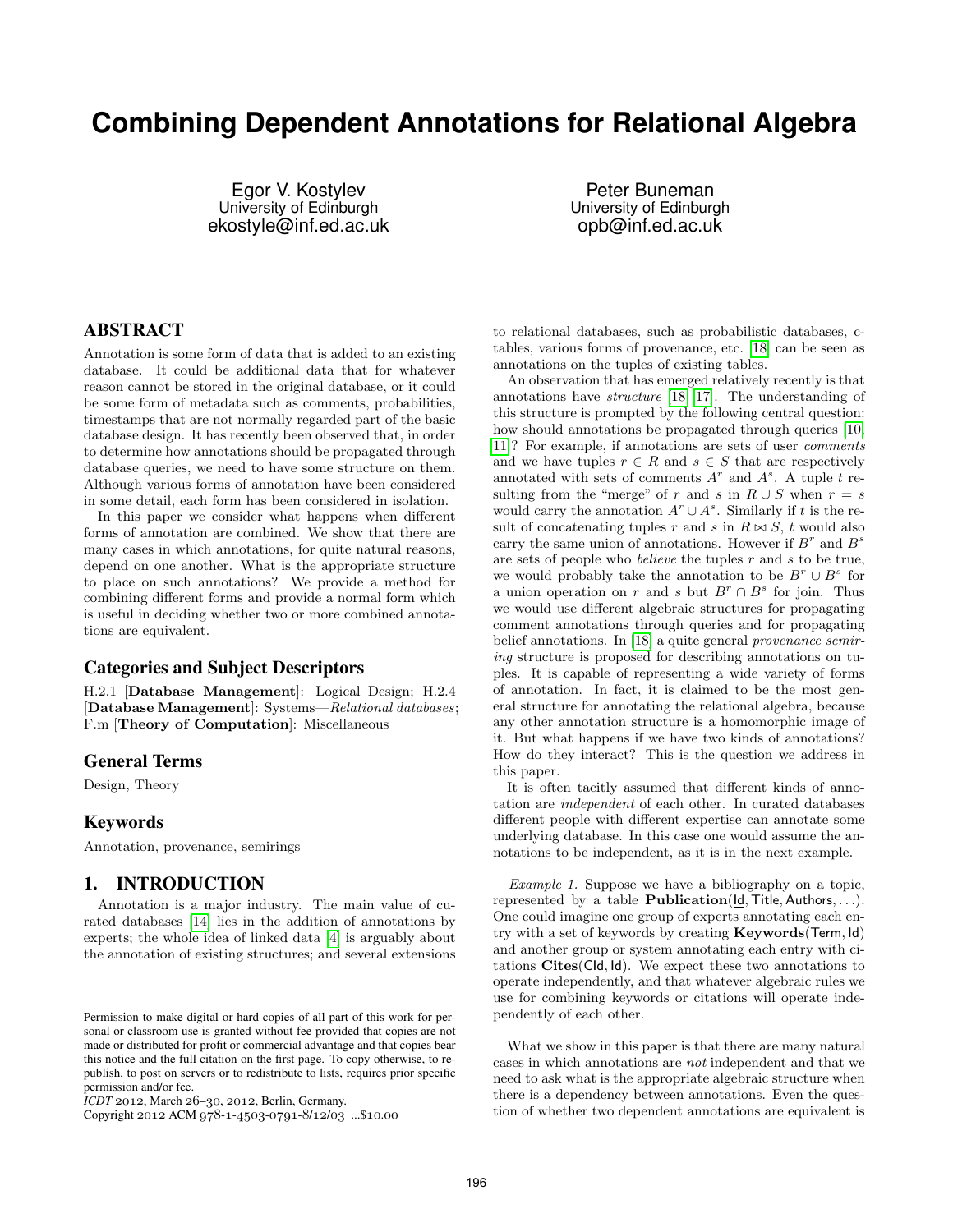non-trivial. Here is an simple example of such annotations taken from [9].

Example 2. Suppose we have the information on export partners of countries such as given in Fig.  $1(a)$ . Here we think of the base data as a table Export(CName, Goods) of countries with the goods they export. Added to each tuple are two annotations, one containing the period for which this tuple is valid and another a list of the export partners for those goods. If we project on CName in a query Q shown in Fig. 1(b) and combine the annotations for Time and Customers independently we get the annotated tuple indicating that the UK, Germany, Italy and Cyprus were export customers from 2004-2010. This would make sense if the two annotations were independent, but it is incorrect because the Customers annotation clearly depends on Time. That is, Fig. 1(b) is an incorrect annotation, and we want to formulate a correct semantics for combining annotations.

An obvious response to this example is that we have represented the information incorrectly. If instead we had made customers and times a part of the basic data by creating a table Export(CName, Goods, Customer, Year) in a first normal form in which time intervals are represented as the set of years it spans, we would not have seen this anomaly. The problem is that we can only do this when the annotation is a finite set, and this cannot be done for annotations such as probabilities, degree of trust, cardinalities, etc. Moreover, even when the annotation is a set, the representation is inaccurate because we want to be able to annotate a tuple with the empty set without it disappearing.<sup>1</sup> Finally, following our comparison above of comment and belief annotations, even when the annotation is a set and we can create a tabular representation, we need to take care in the interpretation of results of queries on such tables.

There are many practical examples of dependent annotations. The main strength of the major protein database SWISS-PROT [5] is the manual annotation of existing sequence data. Interestingly, in this database the times of both the last sequence update and the last annotation update are recorded, perhaps indicating an awareness by the curators of the interaction between these two forms of annotation. There are numerous examples of interacting annotations in belief databases ([15]) and in web sites where users annotate other annotations with, for example, some indication of trust.

Hence, the main goal of this paper is to develop the machinery for combining dependent annotations for the relational algebra. In the preliminaries we summarize the basic algebraic structures for annotations on tuples in the positive relational algebra introduced in [18]. In Sec. 3 we look on the general question how annotations can interact between each other. In Sec. 4 the definition of combined annotations is given and an equivalence relation on them introduced which represents the fact that different combined annotations carry the same information. In Sec. 5 the algebraic operations for combined annotations are defined, and it is shown that they form a semiring structure. In Sec. 6 a normal form for combined annotations is defined and a normalization algorithm is presented. We conclude with a discussion of some of the practical issues in Sec. 7.

| Exports. |
|----------|
|----------|

|        | CName Goods | Time      | Customers                                   |
|--------|-------------|-----------|---------------------------------------------|
| Greece | Food        | 2004-2008 | UK. Germany                                 |
| Greece |             |           | Textile    2007-2010 Germany, Italy, Cyprus |

| × | . . |
|---|-----|
|   |     |

| $\mathbf{Q} = \pi_{\mathsf{CMame}}(\mathbf{Exports})$ : |      |                                                         |  |  |  |
|---------------------------------------------------------|------|---------------------------------------------------------|--|--|--|
| $\mid$ CName $\mid\mid$                                 | Time | Customers                                               |  |  |  |
|                                                         |      | Greece $\parallel$ 2004-2010 UK, Germany, Italy, Cyprus |  |  |  |
|                                                         |      |                                                         |  |  |  |

Figure 1: (a) Relation with two annotations and (b) Query if the annotations considered independent

The proofs for propositions and theorems are given in the Appendix.

# 2. PRELIMINARIES

An algebraic structure  $\mathcal{K} = \langle K, \oplus, \otimes, \mathbb{0}, \mathbb{1} \rangle$  with binary operations sum ⊕ and product ⊗ and constants **0** and **1** is a (commutative) semiring iff  $\langle K, \oplus, \mathbb{0} \rangle$  and  $\langle K, \otimes, \mathbb{1} \rangle$  are commutative monoids with identities  $\mathbb{0}$  and  $\mathbb{1}$  correspondingly,<sup>2</sup>  $\otimes$  is distributive over  $\oplus$ , and for each  $v \in K$  it holds that  $v \otimes \mathbb{0} = \mathbb{0}.$ 

Commutative semirings are shown ([18]) to be essential structures for annotation domains of a positive relational algebra. The simplest example of a semiring used for annotation is  $\mathcal{B} = \{\{\text{false}, \text{true}\}, \vee, \wedge, \text{false}, \text{true}\}.$  Databases annotated with this semiring is a model for usual relational databases without any annotations: in this case each tuple is annotated with true to indicate whether it is "in" the current version or false to indicate whether it is not. In order to determine whether a tuple should be "in" the result of a positive query we apply ∨ and ∧ to annotations of source tuples of union and join operations, correspondingly.

Example 3. The following are semirings which we use for annotations in examples of this paper.

(1) The *bag semiring*  $\mathcal{N} = \langle \mathbb{N}_0, +, \times, 0, 1 \rangle$  where  $\mathbb{N}_0$  is the set of natural numbers with 0. This semiring is used to model the standard bag semantics.

(2) The boolean algebra  $A_S = \langle 2^S, \cup, \cap, \emptyset, S \rangle$  where S is a set of arbitrary keys. Particular examples of finite boolean algebras are  $\mathcal{A}_{\Omega}$  used to model probabilistic databases ([13, 23]), where  $\Omega$  is a finite set of events;  $\mathcal{A}_B$  where B is the set of people who may believe in tuples; and  $A_E$  where E is the set of possible export partners. The latter one is the domain for the second annotations Customers in Ex. 2. Another example of a boolean algebra is the time semiring  $\mathcal{A}_T$  where T is a set of time stamps which can be either finite, countable or even uncountable (for a continuous time), but in the latter two cases the set  $2^T$  may be restricted to any subset closed under ∪ and ∩ for representation purposes; particularly, in Ex. 2 the first annotations Time come from the time semiring  $\mathcal{A}_Y$  where Y is the set of years.

<sup>1</sup>One could also use a separate table and an inclusion dependency, but even this is problematic when one considers more than two dependent annotations.

<sup>2</sup>Recall that a commutative monoid is a set with an associative and commutative binary operation and an identity element.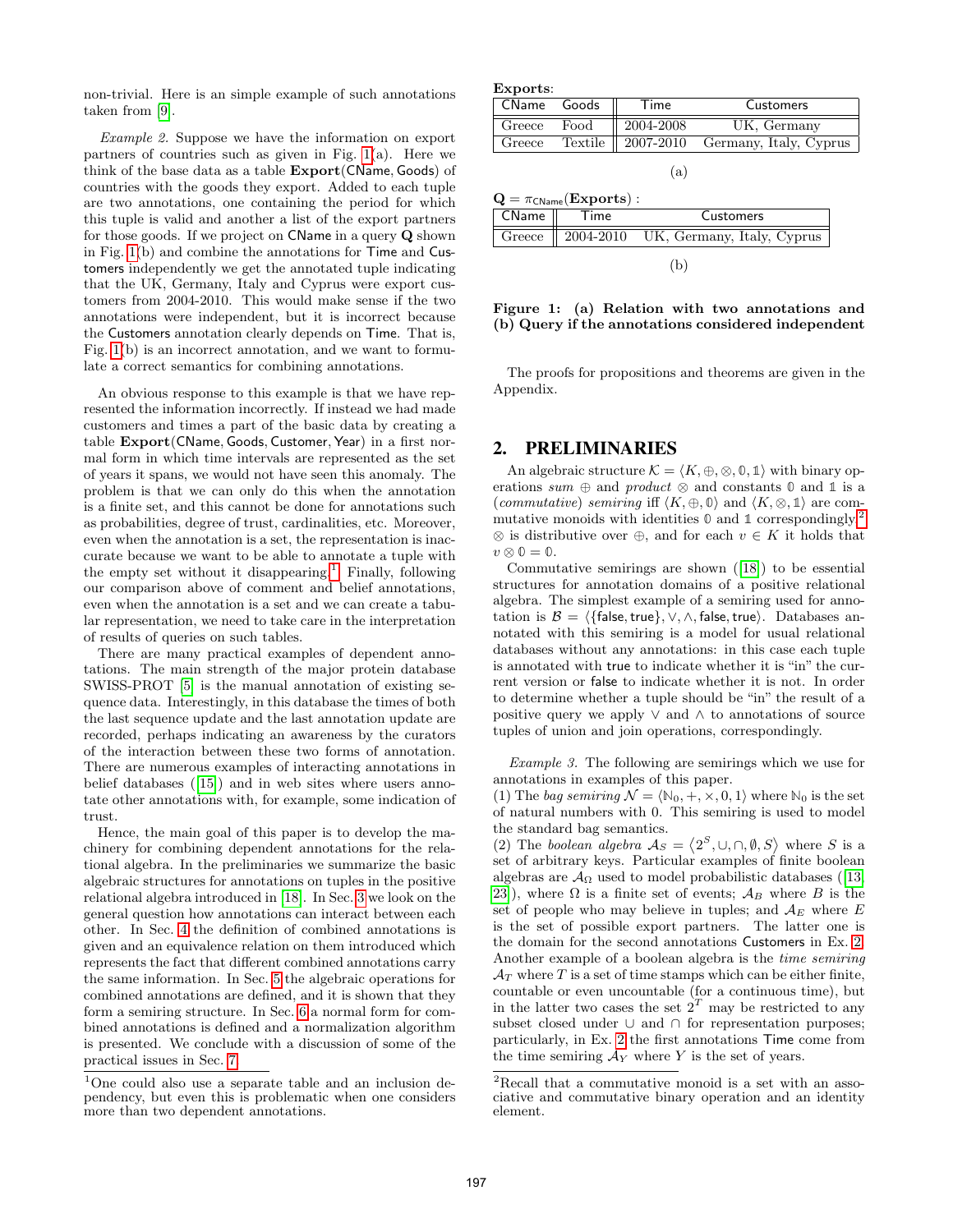(3) The fuzzy semiring [20]  $\mathcal{K}_{[0,1]} = \langle [0, 1], \max, \otimes, 0, 1 \rangle$  where  $\otimes$  is any *t-norm* which distributes over max; in this paper we consider the t-norm to be the usual multiplication. (4) The lineage semiring [12, 6]  $\mathcal{L}_X = \langle 2^X \cup {\{\perp\}}, +, \cdot, \perp, \emptyset \rangle$ where  $X$  is a set of variables and for each  $S$  and  $T$  it holds that  $\bot + S = S + \bot = S, \bot \cdot S = S \cdot \bot = \bot$  and  $S + T =$  $S \cdot T = S \cup T$  if  $S, T \neq \bot$ . If C is a set of atomic comments then  $\mathcal{L}_C$  can be used to model databases with comments. (5) The provenance semiring [18]  $\mathcal{P}_X = \langle \mathbb{N}[X], +, \times, 0, 1 \rangle$ where  $N[X]$  is the set of all positive polynomials with variables from a finite set X.

Other interesting semirings used for annotations include the c-table semiring [19], the distance or tropical semiring, the why semiring [6], the security semiring [3], etc.

We will refer to semirings used for annotating databases as annotation domains.

Formally, we have the following definitions for the relational model [1]. A *U*-tuple is a function  $t: U \to \mathbb{D}$ , where U is a finite set of attributes and **D** is a domain of values. The set of  $U$ -tuples is denoted by  $U$ -Tup. For a semiring  $\mathcal{K} = \langle K, \oplus, \otimes, \mathbb{0}, \mathbb{1} \rangle$  a K-relation is a function  $R : U$ -Tup  $\rightarrow$ K such that its *support*, i.e., the set  $\textsf{Supp} = \{t \mid R(t) \neq \emptyset\},\$ is finite. A positive relational algebra on K-relations [18] (denoted by  $\mathcal{RA}_{\mathcal{K}}^{+}$ ) contains operators:

empty relation for any set of attributes U there exists  $\emptyset$ : U-Tup  $\rightarrow$  K such that  $\emptyset(t) = \mathbb{0}$ ;

union if  $R_1, R_2 : U$ -Tup  $\rightarrow K$  then  $R_1 \cup R_2 : U$ -Tup  $\rightarrow K$ such that

$$
(R_1\cup R_2)(t)=R_1(t)\oplus R_2(t);
$$

**projection** if  $R: U$ -Tup  $\rightarrow K$  and  $V \subseteq U$  then  $\pi_V(R): U$ -Tup  $\rightarrow K$  such that

$$
(\pi_V(R))(t) = \bigoplus_{t=t' \text{ on } V} R(t');
$$

selection if  $R: U$ -Tup  $\rightarrow K$  and  $P: U$ -Tup  $\rightarrow \{0, 1\}$  is a selection predicate then  $\sigma_{\mathbf{P}}(R) : U$ -Tup  $\rightarrow K$  such that

$$
(\sigma_{\mathbf{P}}(R))(t) = R(t) \otimes \mathbf{P}(t);
$$

natural join if  $R_i : U_i$ -Tup  $\rightarrow K$ ,  $i = 1, 2$ , then  $R_1 \bowtie R_2$  :  $(U_1 \cup U_2)$ -Tup  $\rightarrow K$  such that

$$
(R_1 \bowtie R_2)(t) = R_1(t) \otimes R_2(t);
$$

**renaming** if  $R: U$ -Tup  $\rightarrow K$  and  $\beta: U \rightarrow U'$  is a bijection then  $\rho_{\beta}(R): U'$ -Tup  $\rightarrow K$  such that

$$
(\rho_{\beta}(R))(t) = R(t \circ \beta).
$$

A fundamental property of semirings for the positive relational algebra is a homomorphism property, i.e., for semirings  $\mathcal{K} = \langle K, \oplus, \otimes, \mathbb{0}, \mathbb{1} \rangle$  and  $\mathcal{K}' = \langle K', \oplus', \otimes', \mathbb{0}', \mathbb{1}' \rangle$  and a mapping  $h: K \to K'$ , extended to the transformation from K-relations to K'-relations, the equality  $Q(h(R)) = h(Q(R))$ holds for every positive query  $Q \in \mathcal{RA}_{\mathcal{K}}^+$  iff h is a semiring homomorphism. The provenance semiring  $\mathcal{P}_X$  from Ex. 3 is the most general in the sense that all other semirings are homomorphic images of it. We refer the reader to [18] for further details.

# 3. DEPENDENCIES BETWEEN ANNOTA-TION DOMAINS

In Ex. 1 and Ex. 2 we saw that two annotation domains can be either independent or dependent. In this section we will look how several domains can interact with each other.

Coming back to Ex. 2, one can assume that Customer annotations pertain to the tuple for a specific Time period. Another assumption would be that the sets of customers are placed on the tuples and that the time intervals are placed on those sets to indicate the periods for which the customers are valid. This situations are different semantically. However, if we abstract away from the meanings of these annotations, it is clear that syntactically these cases are the same. As another example of difference between semantics and syntax of annotations, we can look at the following.

Example 4. Consider a belief database where tuples are annotated with sets of believers, which in turn are annotated with other sets of believers, i.e., we want to record information like "Alice believes that Bob believes in a tuple t". To do it we can use two copies  $\mathcal{A}'_B$  and  $\mathcal{A}''_B$  of the same annotation domain  $A_B$ . Here the semantics of  $A'_B$ is "who believes in a tuple" and of  $\mathcal{A}_{B}^{\prime\prime}$  – "who believes in someone's belief in a tuple", i.e., there is a clear semantic order on these domains. However, if we have a database annotated like this, nothing prevents us from interpreting elements from  $\mathcal{A}_{B}''$  as believers in tuples and elements from  $\mathcal{A}'_B$  – as believers in believers of these tuples. Again, these situations are semantically different, but syntactically the same.

For our mathematical development of combined annotations we shall therefore consider the dependency relation on annotations domains to be undirected (i.e., symmetric). We will use  $K' \rightleftharpoons K''$  to indicate that the domains  $K'$  and  $K''$ are mutually dependent.

So far we have looked on situations when we have only two annotation domains. But it is possible to have more than two, and the situation is quite subtle. It can happen in curated databases that different people are responsible for annotating other annotations of the data, and the interaction between these requires some care. We give a contrived example, but one which reflects the practice in databases that are constructed by some community.

Example 5. Suppose we want to construct a database of composers with details of their lives and what they wrote by a process of annotation. To start with we create a "base" table Composers(CompName, BDate) which contains names CompName and dates of birth BDate of composers. We now want to describe when each of them was active and annotate the tuples with a set of years, i.e., use the annotation domain  $A_Y$ .

Now a further annotation is added to describe what works a composers wrote. For this we can use an annotation domain  $\mathcal{A}_W$  there W is the set of all works. (We can assume, if we want, that a work can have more than one composer.) Since we want to record the years in which the composer wrote the work, the domains  $\mathcal{A}_Y$  and  $\mathcal{A}_W$  are dependent. That is  $\mathcal{A}_Y \rightleftharpoons \mathcal{A}_W$ .

There are several further annotations one might associate with the previous structure: transaction time (the period for which the information is in the database), believers (the set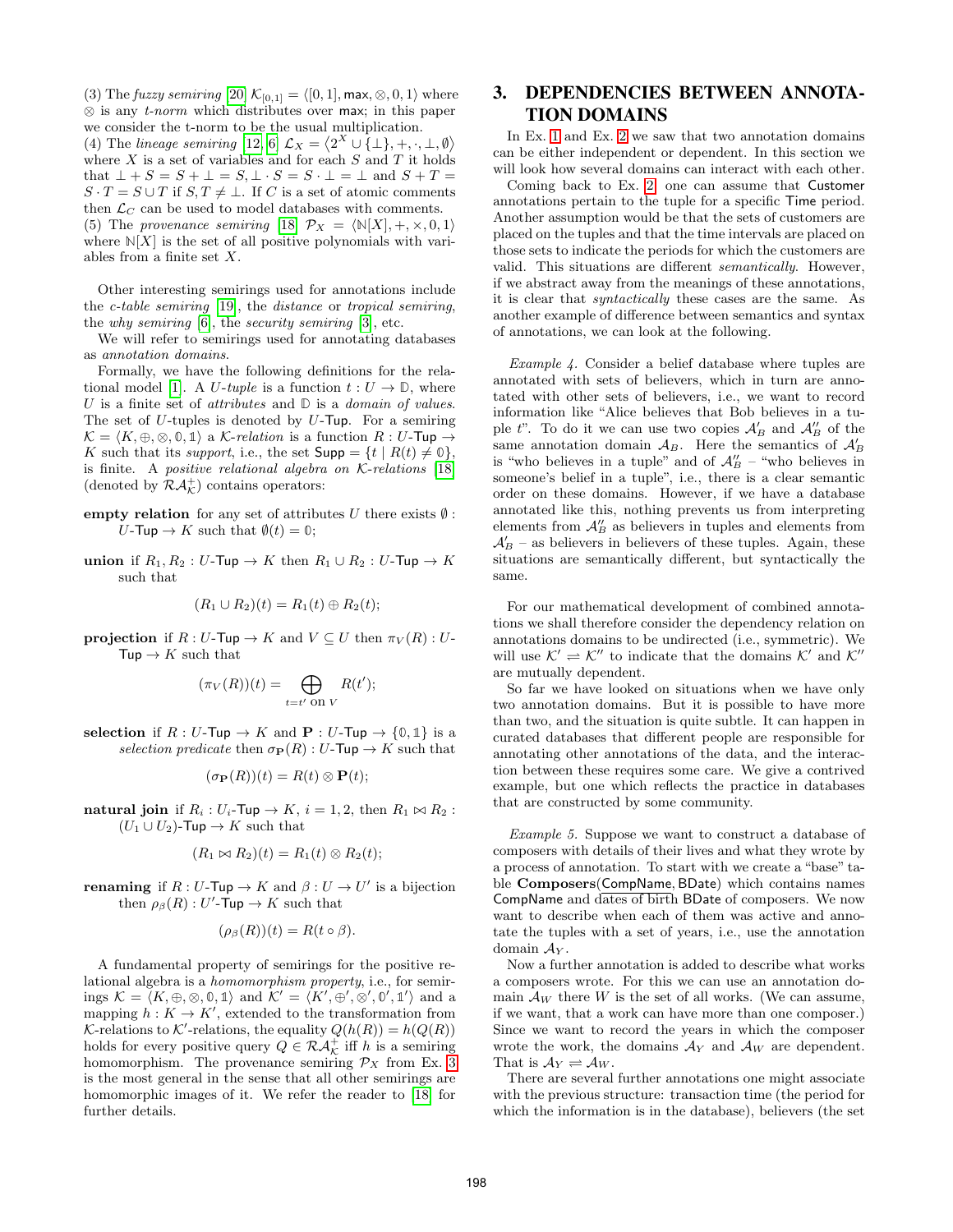of people who believe the data) or, as is common in curated databases, set of validators  $V$ , the people who have checked that the data is correct. Taking validators as an example, we use  $A_V$  as the third domain. However, we have to ask what is being validated. There are several different possibilities. Here are three of them:

- 1. The validators check that the composer wrote the work at the time specified by  $\mathcal{A}_W$  and  $\mathcal{A}_Y$ . In this case all three annotations are mutually dependent:  $A_Y \rightleftharpoons$  $\mathcal{A}_W$ ,  $\mathcal{A}_W \rightleftharpoons \mathcal{A}_V$ , and  $\mathcal{A}_Y \rightleftharpoons \mathcal{A}_V$ .
- 2. The validators check that the composer wrote the work, but do not verify the time. here we have  $\mathcal{A}_W \rightleftharpoons \mathcal{A}_Y$ and  $\mathcal{A}_W \rightleftharpoons \mathcal{A}_V$ , but  $\mathcal{A}_Y \neq \mathcal{A}_V$ .
- 3. The validators check only that a composer tuple is valid. Here we have the annotation domain  $A_V$  independent of  $\mathcal{A}_Y$  and  $\mathcal{A}_W$ , i.e.,  $\mathcal{A}_W \rightleftharpoons \mathcal{A}_Y$ , but  $\mathcal{A}_W \neq$  $\mathcal{A}_V$  and  $\mathcal{A}_Y \neq \mathcal{A}_V$ .

We shall consider a general case in which we are given fixed  $n$  annotation domains. (In general, some of them can coincide, but to simplify notation we consider all of them to be different). Let  $\mathcal{K}_i = \langle K_i, \oplus_i, \otimes_i, \mathbb{0}_i, \mathbb{1}_i \rangle, 1 \leq i \leq n$ , be these domains and denote the set of them by  $K$ . To summarize the discussion above, we have the following definition which can express all possible interactions between annotations domains.

DEFINITION 1. Given a set of semirings  $K$ , we call dependency graph a binary irreflexive symmetric relation  $\rightleftharpoons$ on K. We say a set  $I \subseteq K$  is maximal independent over  $\rightleftharpoons$ (or simply independent, for short) and write  $I \nsubseteq \rightrightarrows$  iff for each  $\mathcal{K}_i$  and  $\mathcal{K}_j$  from **I** it holds that  $\mathcal{K}_i \neq \mathcal{K}_j$ . For convenience, we write  $i \in \mathbf{I}$  iff  $\mathcal{K}_i \in \mathbf{I}$ .

*Example 6.* In Ex. 5 we have  $\mathbf{K} = \{A_Y, A_W, A_V\}$  and for the corresponding cases of  $\rightleftharpoons$  the independent sets are

- 1.  $\{\mathcal{A}_Y\}$ ,  $\{\mathcal{A}_W\}$ , and  $\{\mathcal{A}_V\}$ ;
- 2.  $\{A_W\}$  and  $\{A_Y, A_V\}$ ;
- 3.  $\{A_W, A_V\}$  and  $\{A_Y, A_V\}$ .

One more issue which should be mentioned here is the possibility of "loops" in a dependency graph, i.e., the cases when we have four (or more) domains connected by  $\rightleftharpoons$  in a circle and no other dependencies hold between them. It is not obvious whether such situations should be allowed, or the structure of  $\rightleftharpoons$  should be restricted to being "tree-like".<sup>3</sup> However, whether or not we have this restriction does not change the development in this paper, so for convenience we follow the general case.

# 4. COMBINED ANNOTATIONS

Having established the notion of dependency graph, in this section we will look at combined annotations over such graphs. We first consider the structure of a combined annotation and give its formal definition. After this we introduce some additional assumptions about the semirings  $K$ , which, on the one hand, allow us to obtain desirable properties of



Figure 2: Graphical representation of annotations

combined annotations and, on the other, are minor enough to be satisfied by all semirings considered in the literature for annotations of which we are aware. Then we consider a containment preorder relation on combined annotations and some of its properties first for the simple case of two dependent domains and second for an arbitrary dependency graph. Finally, we look at the induced equivalence which formalize an intuition that different annotations can represent essentially the same information.

An annotation to a tuple is value from a specific annotation domain. If we need to annotate a relation with several domains, one could expect annotations to be vectors with components from these domains. But returning to Ex. 2, it is easy to see that it is in general impossible to represent annotation information for a tuple correctly by a single vector of annotations. The following definition states that a sufficient structure for elements of combined annotations is a set of such vectors.

DEFINITION 2. A combined annotation over a set of domains  $\mathbf{K} = \{K_1, \ldots, K_n\}$  is a finite non-empty set of vectors from  $K_1 \times \ldots \times K_n$ .

We use Greek letters to denote combined annotations. To justify this definition, consider the following example.

Example 7. As we saw in Ex. 2 the annotation for the tuple in the query  $Q$  in Fig. 1(b) is an undesirable overapproximation of the correct information. Possible representations for this information are the following combined annotations:

$$
\lambda' = \begin{cases}\n(2004-2008, \{UK, Germany\}), \\
(2007-2010, \{Germany, Italy, Cyprus\})\}, \\
(2004-2008, \{UK, Germany\}), \\
\lambda'' = \begin{cases}\n(2004-2008, \{UK, Germany\}), \\
(2007-2010, \{Germany, Italy, Cyprus\}), \\
(2007-2008, \{UK, Germany, Italy, Cyprus\}), \\
(2004-2010, \{Germany\})\}\n\end{cases}
$$

The first of these,  $\lambda'$  is an annotation derived from annotations in Fig. 1(a) by simple merging. The second,  $\lambda''$  is a different but equivalent annotation. Note, that in this example elements of the original domains  $A_Y$  and  $A_E$  are respectively sets of years and countries, so the annotations are not just sets of pairs of elements from the combining domains  $\mathcal{A}_Y$  and  $\mathcal{A}_E$ , but sets of pairs of subsets of these domains. Graphical representations of these annotations are shown in Fig. 2(a) and (b) where the solid dots represent the information which should be covered by the annotation pairs, and the hollow dots are the undesirable ones resulting from over-approximation. The round-corner rectangles

<sup>&</sup>lt;sup>3</sup>Strictly speaking the assumption is that  $\rightleftharpoons$  is chordal.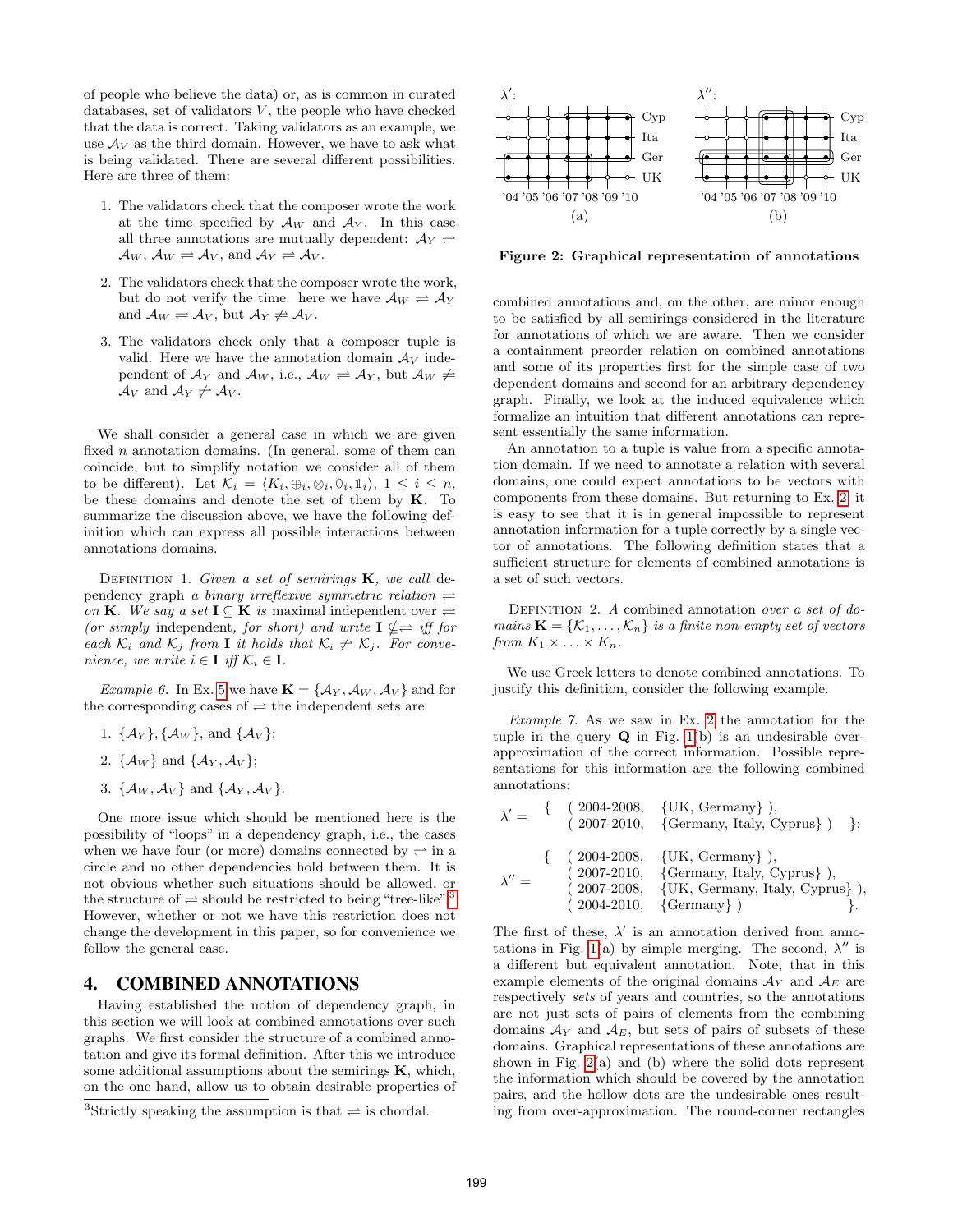bound the elements of  $\lambda'$  and  $\lambda''$ , each of which is a product of two sets.

As we have seen in this example, one set of rectangles can cover all the dots covered by another one, i.e., represent more information. Moreover, different sets of rectangles can cover the same set of dots indicating that different combined annotations can represent the same information. Hence, our next step is to define containment and equivalence relations on combined annotations. The first one will be a preorder. It will induce the second one which forms a quotient set of equivalent combined annotations. However, we need to take into account that in the example both of the domains are finite boolean algebras, i.e., semirings with strong additional requirements. Many annotation domains are not finite (e.g., the semiring of continuous time) and even not boolean algebras (e.g., the bag semiring), so equivalence cannot – as Fig. 2 might suggest – in general be expressed in terms of subsets of a cartesian product. Next we introduce restrictions to semirings which allow us to define the containment and equivalence relations but weak enough to be satisfied by all known annotation domains.

DEFINITION 3. Given a semiring  $K = \langle K, \oplus, \otimes, \mathbb{0}, \mathbb{1} \rangle$  let  $\leq$ be the preorder of K, defined as  $u \leq v$  iff there exists  $w \in K$ such that  $u \oplus w = v$ . The semiring K is naturally lattice ordered (l-semiring for short) iff  $\leq$  forms a lattice on K, i.e., for every pair  $v, u \in K$  there exist the least upper bound  $v \sqcup u$  and the greatest lower bound  $v \sqcap u$  in K (w.r.t.  $\triangleleft$ ).

A trivial property of *l*-semirings is that the order  $\leq$  is *com*patible with  $\oplus$  and  $\otimes$ , i.e., for each  $u_1, u_2$  and  $u_3$  if  $u_1 \leq u_2$ then  $u_1 \oplus u_3 \leq u_2 \oplus u_3$  and  $u_1 \otimes u_3 \leq u_2 \otimes u_3$ . The natural lattice order will be important in Def. 4 of containment of combined annotations. Hence, from now on we assume that all domains in  $K$  are *l*-semirings. We will usually omit indexes on their operation and predicate symbols when the instantiation is clear. Also, we will use  $\leq$  to denote their lattice orders as well as the pairwise order induced on vectors from  $K_1 \times \ldots \times K_n$ :  $(u_1, \ldots, u_n) \leq (v_1, \ldots, v_n)$  iff  $u_i \leq v_i$ ,  $i=1,\ldots,n$ .

Example 8. All the semirings in the list given in Ex. 3 are *l*-semirings. All the substantiations of  $\oplus$  except for the bag and provenance semirings are idempotent which means that  $\sqcup$  coincides with  $\oplus$ . The dual operation  $\sqcap$  is realized as  $\otimes$  in boolean algebras. For the bag semiring  $\sqcup$  and  $\sqcap$  are realized as max and min correspondingly.

Note, that every l-semiring is bounded below and the minimal element is always **0**. However, it is not necessary for an l-semiring to be bounded above. For example, the bag and provenance semirings do not have maximal elements.

Now we are ready to define a containment for combined annotations. For readability first we start with the case of two dependent domains.

DEFINITION 4. Let **K** consist of two dependent over  $\rightleftharpoons$ l-semirings  $K_1$  and  $K_2$ . Then  $\lambda \preceq^* \mu$  holds for combined annotations  $\lambda$  and  $\mu$  over **K** iff there exist

- combined annotations  $\lambda'$  and  $\mu'$  such that  $\lambda' \subseteq \mu'$  and
- vectors  $(u_1, u_2), (v_1, v_2)$  and  $(w_1, w_2)$  such that
	- either  $u_1 \sqcup v_1 \trianglelefteq w_1$  and  $u_2 = v_2 = w_2$ ,

- or 
$$
u_2 \sqcup v_2 \trianglelefteq w_2
$$
 and  $u_1 = v_1 = w_1$ ;

such that

$$
\lambda = \{(u_1, u_2), (v_1, v_2)\} \cup \lambda'
$$
  

$$
\mu = \{(w_1, w_2)\} \cup \mu'.
$$

,

 $v_2$  $\setminus$  $\vert \cdot$ 

A combined annotation  $\lambda$  is contained in  $\mu$  iff  $\lambda \preceq \mu$ , where  $\preceq$ is the transitive closure of  $\preceq^*$ .

Since  $\preceq^*$  is clearly reflexive, the containment relation  $\preceq$ is a preorder. Trivially, for each  $\lambda$  and  $\mu$  it holds that  $\lambda \preceq$  $\lambda \cup \mu$ . The definition of containment as a transitive closure is intuitive, but not constructive. Next we give an algebraic characterization of this relation for a special case when the underlying lattices of the domains are distributive.<sup>4</sup> (We will discuss such domains in more detail in Sec. 5.) Again, we characterize the containment for the special case of two dependent domains  $\mathcal{K}_1$  and  $\mathcal{K}_2$ . To do it we need an auxiliary notion: for a combined annotation  $\lambda$  over  $\mathbf{K} = \{K_1, K_2\}$  and  $w \in K_1$  we use  $Cov(\lambda, w)$  for the set of subsets of  $\lambda$  covering w by the first component, i.e., the set of all  $\kappa \subseteq \lambda$  such that

$$
w \trianglelefteq \bigsqcup_{(u_1, u_2) \in \kappa} u_1.
$$

PROPOSITION 1. For combined annotations  $\lambda$  and  $\mu$  over  $\mathbf{K} = \{ \mathcal{K}_1, \mathcal{K}_2 \}$  such that  $\mathcal{K}_1$  and  $\mathcal{K}_2$  are dependent l-semirings and the underlying lattices are distributive, the following are equivalent:

$$
(1) \lambda \preceq \mu,
$$
  
\n
$$
(2) \text{ for every value } w \in K_1 \text{ it holds that}
$$
  
\n
$$
\bigsqcup_{\kappa' \in Cov(\lambda, w)} \left( \bigcap_{(u_1, u_2) \in \kappa'} u_2 \right) \preceq \bigsqcup_{\kappa'' \in Cov(\mu, w)} \left( \bigcap_{(v_1, v_2) \in \kappa''}
$$

Note, that in the left hand side of the latter equation the outer  $\sqcup$  is given just for symmetry and can be safely replaced by a universal quantification over all  $\kappa'$  from  $Cov(\lambda, w)$ . Also, as opposed to Def. 4 this characterization is asymmetric w.r.t. the order of the domains. It means that we can formulate a "mirror" analog of Prop. 1 based on the notion of covering by the second component.

Example 9. Consider combined annotations  $\lambda'$  and  $\lambda''$  in Ex. 7 with their graphical representations in Fig. 2. For the element  $w = 2004\text{-}2006$  from  $\mathcal{A}_Y$  the set  $Cov(\lambda', w)$  consists of all  $\kappa'$  such that

 $\{(2004-2008, \{UK, Germany\})\}\subseteq \kappa' \subseteq \lambda',$ 

and the set  $Cov(\lambda'', w)$  consists of all  $\kappa''$  such that

$$
\{(2004-2008, \{UK, Germany\})\} \subseteq \kappa'' \subseteq \lambda''
$$
or  

$$
\{(2004-2010, \{Germany\})\} \subseteq \kappa'' \subseteq \lambda''.
$$

Which means that on both sides of the inequality from the part (2) in Prop. 1 we have  $\{UK, Germany\}$ , i.e this inequality holds. By the same reasons for every other  $w \in A_Y$ the corresponding inequality also holds, which shows that by Prop. 1 we have  $\lambda' \leq \lambda''$  as desired. Similarly we can check, that  $\mu \preceq \lambda''$  holds for any set of rectangles  $\mu$  which cover some solid dots from Fig. 2, but none of the hollow dots.

<sup>&</sup>lt;sup>4</sup>A lattice is *distributive* iff  $(u \sqcup v) \sqcap w = (u \sqcap w) \sqcup (v \sqcap w)$ holds for every elements  $u, v$  and  $w$ .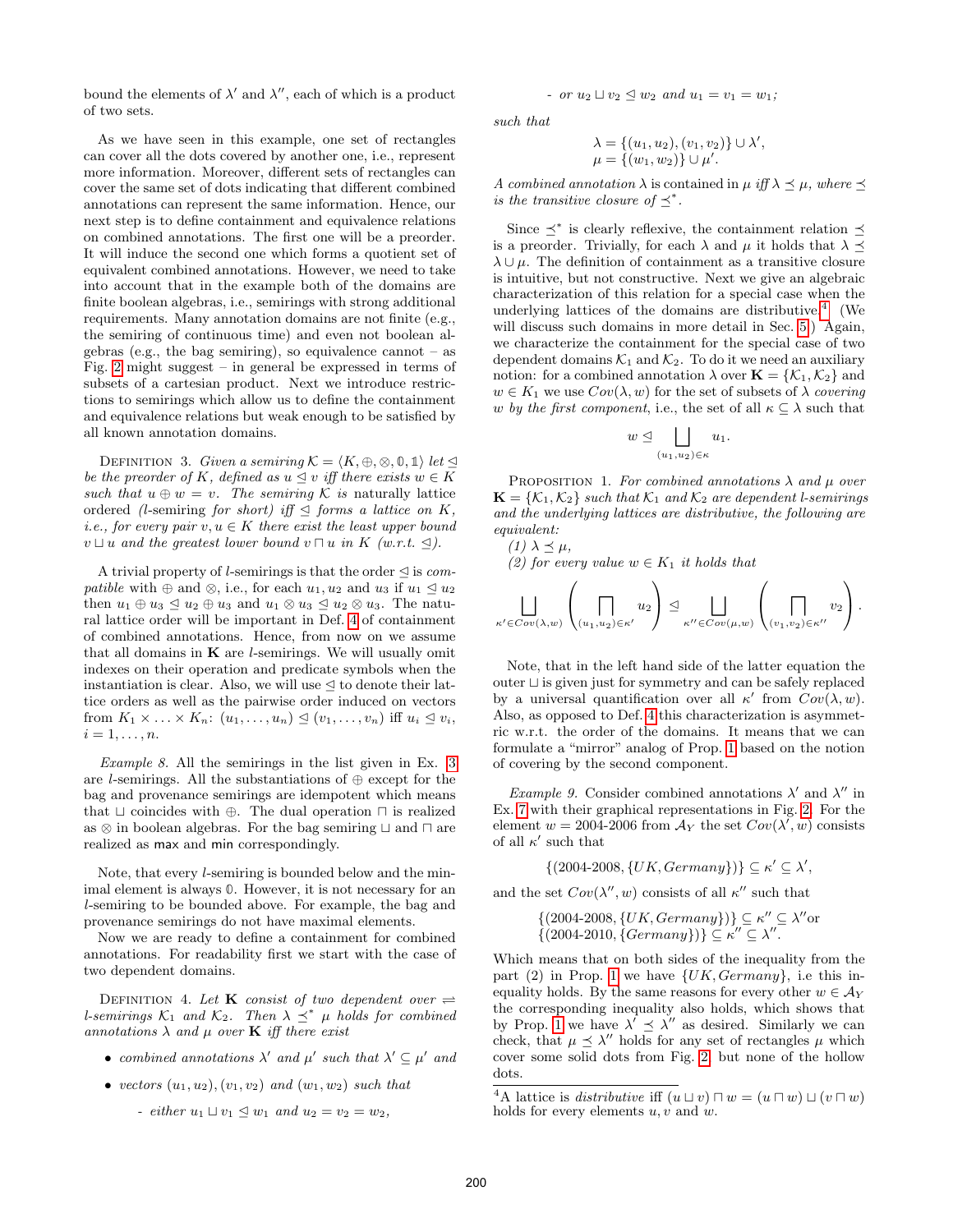Now we give the definition of the containment relation for the general case of an arbitrary dependency graph.

DEFINITION 4'. Let **K** be a set of l-semirings and  $\rightleftharpoons$  be a dependency graph over it. Then  $\lambda \preceq^* \mu$  holds for combined annotations  $\lambda$  and  $\mu$  over **K** iff there exist

- an independent set  $I \not\subseteq \Rightarrow$ ,
- combined annotations  $\lambda'$  and  $\mu'$  such that  $\lambda' \subseteq \mu'$ , and
- vectors  $(u_1, \ldots, u_n), (v_1, \ldots, v_n)$  and  $(w_1, \ldots, w_n)$  such that  $u_i \sqcup v_i \trianglelefteq w_i$  for each  $i \in \mathbf{I}$ , and  $u_i = v_i = w_i$  otherwise

for which

$$
\lambda = \{(u_1, \ldots, u_n), (v_1, \ldots, v_n)\} \cup \lambda',
$$
  

$$
\mu = \{(w_1, \ldots, w_n)\} \cup \mu'.
$$

A combined annotation  $\lambda$  is contained in  $\mu$  iff  $\lambda \preceq \mu$ , where  $\preceq$  is a transitive closure of  $\preceq^*$ .

This definition is a generalization of Def. 4. Indeed, if **K** consists of two dependent domains  $\mathcal{K}_1$  and  $\mathcal{K}_2$ , there are two independent sets  $I_1 = \{K_1\}$  and  $I_2 = \{K_2\}$ . Hence, each of the cases in the second condition in Def. 4 is just an instantiation of the third condition in Def.  $4'$ .

The containment relation for the general case is a preorder as well. It is also possible to generalize the characterization from Prop. 1. However, it would look rather unreadable, since a domain may be in different independent sets of a dependency graph. Hence, we leave it out of the presentation of this work.

Note, that the definitions of combined annotations use only the lattice operations and does not assume any other structure on the annotation domains, i.e., the containment preorder is well-defined for any set of l-semirings and any dependency graph.

Next we introduce the equivalence on combined annotations.

DEFINITION 5. Given a set of l-semirings and a dependency graph  $\Rightarrow$  over **K**, combined annotations  $\lambda$  and  $\mu$  are equivalent over  $\Rightarrow$  (written  $\lambda \sim \mu$ ) iff  $\lambda \preceq \mu$  and  $\mu \preceq \lambda$ , i.e.,  $\sim$  is the equivalence relation induced by  $\prec$ .

We use  $\lambda^{\sim}$  for the equivalence class which contains  $\lambda$ .

The following example shows that the equivalent combined annotations really formalize the intuition that they represent the same information.

Example 10. Coming back to Fig. 2, in Ex. 9 we saw that  $\lambda' \leq \lambda''$ . Similarly, we can show that  $\lambda'' \leq \lambda'$ , which means that  $\lambda' \sim \lambda''$  as expected.

A trivial property of the equivalence is that if a combined annotation  $\lambda$  contains a vector  $(u_1, \ldots, u_n)$  which is greater (by  $\leq$ ) than a vector  $(v_1, \ldots, v_n)$  then  $\lambda \sim \lambda \cup \{(v_1, \ldots, v_2)\}.$ It means, that the equivalence of combined annotations is stable against adding and removing vectors which are less than other vectors in the annotation.

Hence, our object of interest is the quotient set of the combined annotations over the equivalence relation ∼. We write this set  $C^{\sim}[\mathbf{K}]$ . Also, we will sometimes refer to combined annotations by their equivalence classes if it does not introduce an ambiguity. In the next section we will construct a semiring of combined annotations which will allow to use it as a proper annotation domain.

# 5. SEMIRINGS OF COMBINED ANNOTA-TIONS

Having defined the set of combined annotations  $C^{\sim}[\mathbf{K}],$ the next step is to introduce basic operations on it. First we will define the operations ⊕ and ⊗ for combined annotations, ignoring the equivalence  $\sim$ . After it we will show that, with a reasonable restriction for the semirings,  $\sim$  is in fact a congruence relation w.r.t. ⊕ and ⊗, i.e., it can be safely applied to any element of an equivalence class. Finally, we will prove that  $C^{\sim}[\mathbf{K}]$  with those operations forms a semiring (again, under some assumptions about the dependency  $graph \rightleftharpoons$ ). This will allow us to use combined annotations as a domain for  $\mathcal{RA}_{\mathcal{K}}^+$ .

As for the definition of the containment relation in the previous Sec. 4, for the readability reasons we will first define ⊕ and ⊗ for the simplest interesting case of two dependent domains.

DEFINITION 6. Let  $\mathcal{K}_1$  and  $\mathcal{K}_2$  be dependent l-semirings. Then the sum of combined annotations  $\lambda$  and  $\mu$  over  $\mathbf{K} =$  $\{K_1, K_2\}$  is defined as follows:

$$
\lambda \oplus \mu = \lambda \cup \mu \cup \n\{(u_1 \oplus v_1, u_2 \sqcap v_2) \mid (u_1, u_2) \in \lambda, (v_1, v_2) \in \mu\} \cup \n\{(u_1 \sqcap v_1, u_2 \oplus v_2) \mid (u_1, u_2) \in \lambda, (v_1, v_2) \in \mu\}.
$$

The idea behind this definition is the following. For every pair of vectors  $(u_1, u_2) \in \lambda$  and  $(v_1, v_2) \in \mu$  the value  $u_2 \sqcap v_2$ is their "common part" by the second component. Hence, both of the first components  $u_1$  and  $v_1$  "hold" on this common part, and their sum should be included to  $\lambda \oplus \mu$  on  $u_2 \sqcap v_2$ . It means that  $\lambda \oplus \mu$  should contain the vector  $(u_1 \oplus v_1, u_2 \sqcap v_2)$ . By the reasons of symmetry it should contain also the vector  $(u_1 \sqcap v_1, u_2 \oplus v_2)$ . Finally,  $\lambda \oplus \mu$ should be always greater than both  $\lambda$  and  $\mu$ , so it includes them as subsets.

Example 11. As we have already observed, the semirings  $A_Y$  and  $A_E$  are boolean algebras which means that their sums coincide with  $\sqcup$  (as set unions). Hence, for the combined annotations from Ex. 7 we have

 $\{(2004-2008, \{UK, Germany\})\}\oplus$  $\{(2007-2010, \{Germany, Italy, Cyprus\})\} = \lambda''$ .

In this simple example the domains are boolean algebras and, hence, their  $\oplus$  are dual for  $\Box$ . However it is powerful enough to handle also any l-semirings where  $\oplus$  and  $\Box$  are not dual.

DEFINITION 7. The product of combined annotations  $\lambda$ and  $\mu$  over  $\mathbf{K} = \{K_1, K_2\}$  with dependent components is defined as follows:

$$
\lambda \otimes \mu = \{ (u_1 \otimes v_1, u_2 \sqcap v_2) \mid (u_1, u_2) \in \lambda, (v_1, v_2) \in \mu \} \cup \n\{(u_1 \sqcap v_1, u_2 \otimes v_2) \mid (u_1, u_2) \in \lambda, (v_1, v_2) \in \mu \}.
$$

The intuition behind the definition of the product is almost the same as for the definition of the sum, but the difference is that it does not contain the multipliers  $\lambda$  and  $\mu$  as subsets, which appears to be reasonable for many examples. One of them is the following.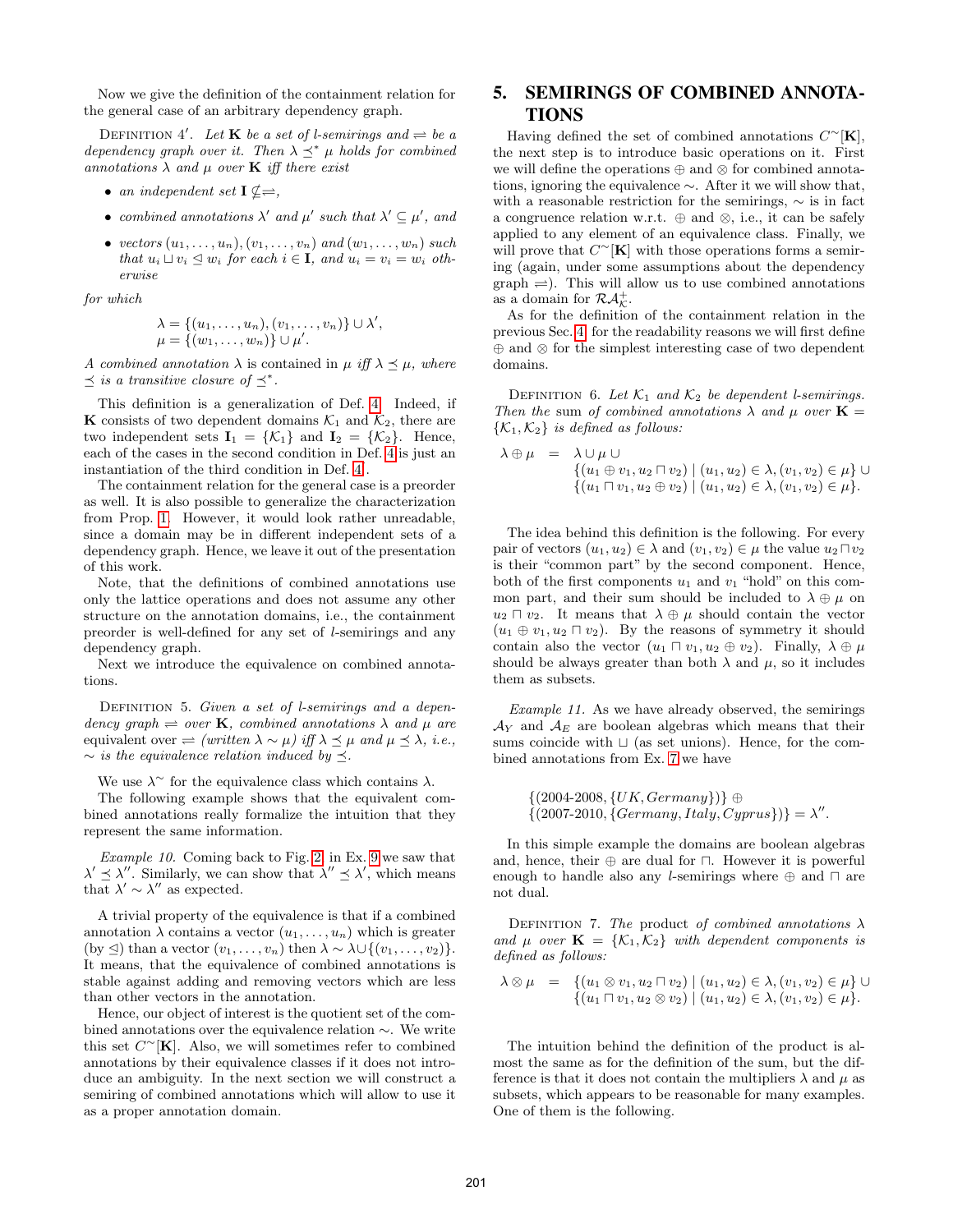Example 12. If  $K_1$  and  $K_2$  are dependent boolean algebras, then their products coincide with corresponding  $\Box$ . It means that the definition of the product over  $\mathbf{K} = \{K_1, K_2\}$ collapses just to pairwise intersection of components.

However, we have more freedom in the choice of the product than we have for the sum. For example, if both  $\mathcal{K}_1$  and  $\mathcal{K}_2$  are lineage semirings, since the sum and product behave similarly for each of them, it might be expected for the sum and the product of their combined annotations also to be similar. In this case it is reasonable to include to the product  $\lambda \otimes \mu$  the sources  $\lambda$  and  $\mu$ , as it is for the sum  $\lambda \oplus \mu$ . We leave this choice open but note that it is important to check the dependency graph  $\rightleftharpoons$  to be an ad-graph w.r.t.  $\oplus$ and this new ⊗, as it is needed in Theor. 1 (see further in this section).

Next we define ⊕ and ⊗ for the general case of arbitrary set **K** and dependency graph  $\rightleftharpoons$ . To do it we need auxiliary extension operations  $\oplus^{\mathbf{I}}$  and  $\otimes^{\mathbf{I}}$  over an independent set  $\mathbf{I} \nsubseteq \text{ defined for any vectors } (u_1, \ldots, u_n), (v_1, \ldots, v_n)$  in the following way:

$$
(u_1, \ldots, u_n) \oplus^{\mathbf{I}} (v_1, \ldots, v_n) = (u_1 \circ_1 v_1, \ldots, u_n \circ_n v_n),
$$
  
where  $\circ_i = \begin{cases} \oplus \text{if } i \in \mathbf{I}, \\ \Box \text{ if } i \notin \mathbf{I}; \end{cases}$   
 $(u_1, \ldots, u_n) \otimes^{\mathbf{I}} (v_1, \ldots, v_n) = (u_1 \circ_1 v_1, \ldots, u_n \circ_n v_n),$   
where  $\circ_i = \begin{cases} \otimes \text{if } i \in \mathbf{I}, \\ \Box \text{ if } i \notin \mathbf{I}. \end{cases}$ 

The meaning of these extensions is the following: for a pair of vectors it constructs a vector which is the sum (or the product) of them on some pairwise independent dimensions but the intersection on all other dimensions. It means that we sum (or multiply) the elements of the vectors only for the "common" part of the values of the dependent domains. The extensions generalize vectors like  $(u_1 \oplus v_1, u_2 \sqcap v_2)$  in Defs. 6 and 7.

*Example 13.* In the settings of Ex. 7, for  $I = \{A_Y\}$  we have

$$
(2004 - 2008, \{UK, Germany\}) \oplus
$$
<sup>I</sup>  
 $(2007 - 2010, \{Germany, Italy, Cyprus\}) =$   
 $(2004 - 2010, \{Germany\}).$ 

Having the extensions we are ready to define the  $\oplus$  and  $\otimes$ operations for the general case of combined annotations.

DEFINITION  $6'$ . Given a set of l-semirings  $\mathbf{K}$ , for any pair  $\lambda, \mu$  of combined annotations over  $\rightleftharpoons$ :

$$
\lambda \oplus \mu = \lambda \cup \mu \cup
$$
  
\n
$$
\{(u_1, \ldots, u_n) \oplus^{\mathbf{I}} (v_1, \ldots, v_n) \mid
$$
  
\n
$$
(u_1, \ldots, u_n) \in \lambda, (v_1, \ldots, v_n) \in \mu, \mathbf{I} \nsubseteq \doteq \}.
$$

DEFINITION 7'. Similarly,

$$
\lambda \otimes \mu = \{ (u_1, \ldots, u_n) \otimes^{\mathbf{I}} (v_1, \ldots, v_n) \mid (u_1, \ldots, u_n) \in \lambda, (v_1, \ldots, v_n) \in \mu, \mathbf{I} \nsubseteq \right).
$$

These definitions are clearly generalizations of Defs. 6 and 7.

The next step is to show that the equivalence  $\sim$  is a congruence relation w.r.t.  $\oplus$  and  $\otimes$ . However, it is not always the case and we need one more restriction on semirings.

DEFINITION 8. A *l-semiring*  $K$  *is* lattice-distributive (dlsemiring, for short) if  $\Box, \oplus, \text{ and } \otimes \text{ distribute over } \sqcup, \text{ i.e.,}$ for each  $u, v$  and  $w$  the following equations of distributivity hold

$$
(u \sqcup v) \sqcap w = (u \sqcap w) \sqcup (v \sqcap w),(u \sqcup v) \oplus w = (u \oplus w) \sqcup (v \oplus w),(u \sqcup v) \otimes w = (u \otimes w) \sqcup (v \otimes w).
$$

Note, that the first law says, that the underlying lattice is distributive, and  $(v \sqcap u) \sqcup w = (v \sqcup w) \sqcap (u \sqcup w)$  also holds.

Again, all of annotation domains are dl-semirings, as far as we are aware. For them we can state the following proposition.

PROPOSITION 2. Let all the annotation domains in  $K$  be dl-semirings. Then the equivalence  $\sim$  is congruent over the  $\oplus$  and  $\otimes$  operations, i.e., if  $\lambda \sim \lambda'$  and  $\mu \sim \mu'$  over  $\rightleftharpoons$  then  $\lambda \oplus \mu \sim \lambda' \oplus \mu'$  and  $\lambda \otimes \mu \sim \lambda' \otimes \mu'$ .

From this proposition we see that the operations are compatible with the equivalence and can be extended to elements of  $C^{\sim}[\mathbf{K}].$ 

Also, we need to define the **0** and **1** elements for combined annotations. This is straightforward:

$$
\begin{array}{rcl}\n0 & = & \{(\mathbb{0}_1, \ldots, \mathbb{0}_n)\}^{\sim}, \\
1 & = & \{(\mathbb{1}_1, \ldots, \mathbb{1}_n)\}^{\sim}.\n\end{array}
$$

Next we want to show, that the set of combined annotations  $C^{\sim}[\mathbf{K}]$  together with  $\oplus$  and  $\otimes$  operations forms a semiring. However, it is not always the case. Particularly, consider the following example.

*Example 14.* Let  $\mathbf{K} = \{ \mathcal{N}', \mathcal{N}'' \}$  where  $\mathcal{N}''$  and  $\mathcal{N}''$  are two dependent bag semirings. Consider  $\lambda = \{(1,1)\}\,$ ,  $\mu =$  $\{(1,1)\}\$ and  $\nu = \{(1,2)\}\$ . Then  $(\lambda \oplus \mu) \oplus \nu$  contains the vector  $(2, 2)$ , but  $\lambda \oplus (\mu \oplus \nu)$  does not contain any vector greater or equal to it (w.r.t.  $\leq$ ). Hence these combined annotations are not equivalent and the associativity does not hold.

Similar things can be shown about the associativity of  $\otimes$ and the distributivity of ⊗ over ⊕. Hence, we have to restrict ourselves only with dependency graphs for which these laws hold.

DEFINITION 9. A dependency graph  $\implies$  is associativedistributive (ad-graph, for short) if the corresponding operations  $\oplus$  and  $\otimes$  are associative, and  $\otimes$  is distributive over  $\oplus$ .

This restriction is quite strong. As we have seen above in Ex. 14, if  $\rightleftharpoons$  contains two dependent bag semirings, it is not an ad-graph. However, we could not find a reasonable practical example of dependent bag semirings. Next we give some examples when  $\rightleftharpoons$  is an *ad*-graph and when it is not.

*Example 15.* If all domains in  $\bf{K}$  are distributive lattices then  $\rightleftharpoons$  is an *ad*-graph. If all the domains in **K** but one are distributive lattices and that one is either bag, fuzzy, or lineage semirings, then  $\rightleftharpoons$  is still an ad-graph. However, if **K** contains bag and fuzzy semirings which both are dependent to a distributive lattice, then  $\rightleftharpoons$  is not an *ad*-graph.

Finally, we have the main theorem.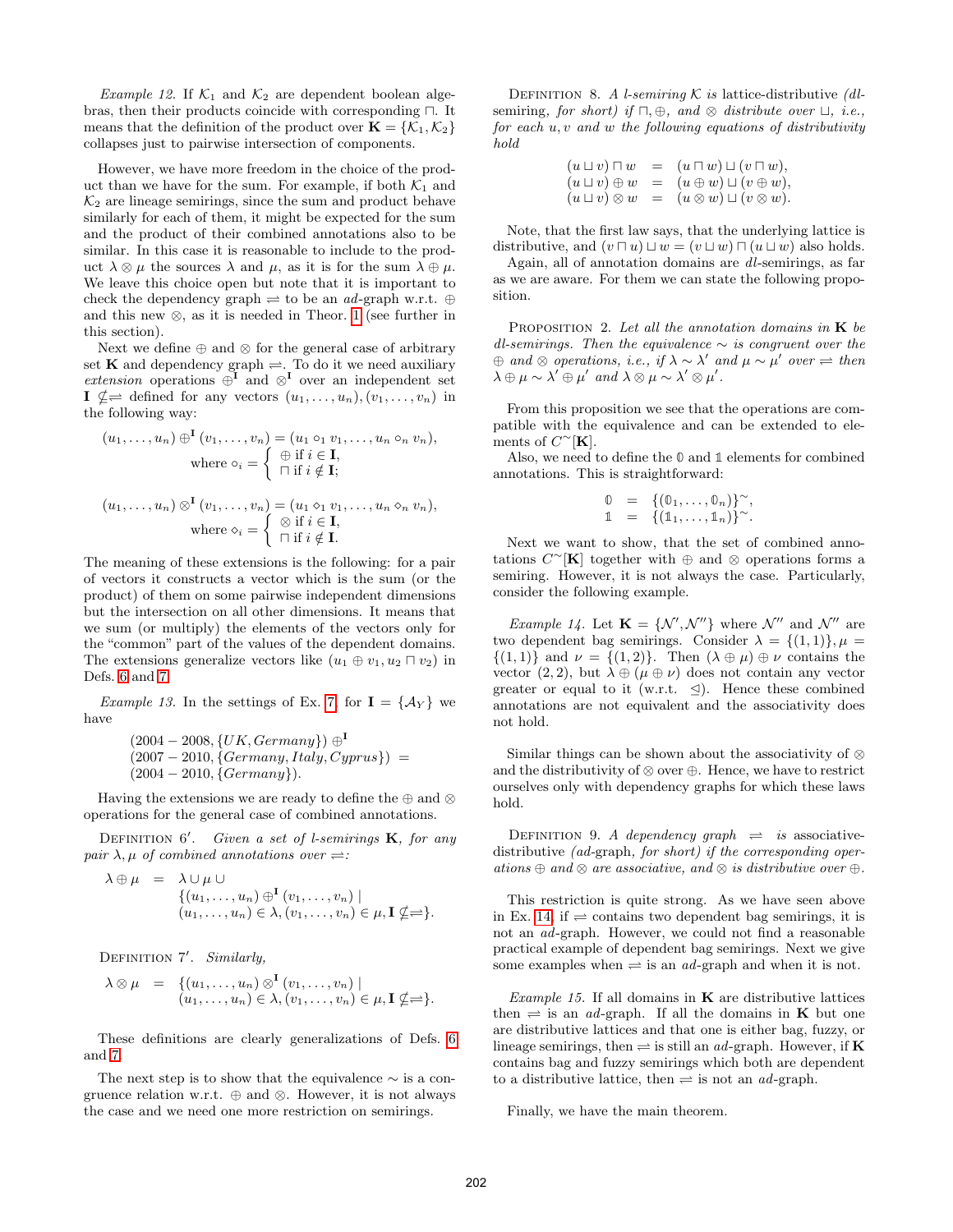THEOREM 1. Let **K** be a set of dl-semirings and  $\rightleftharpoons$  be an ad-graph. Then the algebra

$$
\mathcal{C}^\sim[\mathbf{K}]=\langle C^\sim[\mathbf{K}],\oplus,\otimes,\mathbb{0},\mathbb{1}\rangle
$$

forms a semiring.<sup>5</sup>

This theorem enables us to combine several annotation domains with a complex dependency relation into a single annotation domain for the positive relational algebra and be sure that the annotations "pass" as expected over queries in  $\mathcal{R} \mathcal{A}_{\mathcal{C}^\sim[\mathbf{K}]}^+$ . This is one of the main results of the paper. However, the definition of the combined annotations as a quotient set gives us a large and impractical representation and leaves open the question of their practical comparison. To fill this gap, in the next section we introduce a normal form for combined annotations and develop a normalization algorithm.

# 6. NORMAL FORM FOR COMBINED AN-NOTATIONS

The semiring  $\mathcal{C}^{\sim}[\mathbf{K}]$  gives us a mechanism to work with combined annotations, i.e., annotations which are dependent on each other. However, the definitions of the containment and the equivalence ∼ are not practical. It is even unclear if the containment and equivalence are decidable. Hence, it would be useful to have a normal form for combined annotations and a normalization algorithm which would provide the possibility of storing combined annotations in a uniform way in order to facilitate comparison. In this section we introduce such a normal form together with a normalization procedure. Rather than starting with a pair of annotation domains, we do this directly for an arbitrary dependency graph.

From now on in this section, for any independent set  $I \notin \rightleftharpoons$ , we define

$$
\bigcirc_i^{\mathbf{I}} = \left\{ \begin{array}{c} \sqcup \text{ if } i \in \mathbf{I}, \\ \sqcap \text{ if } i \notin \mathbf{I}. \end{array} \right.
$$

DEFINITION 10. A combined annotation  $\lambda$  over a set of l-semirings  $\bf{K}$  is in extensional normal form over a dependency graph  $\rightleftharpoons$  (e.n.f., for short) iff

(1) for every  $(u_1, \ldots, u_n), (v_1, \ldots, v_n) \in \lambda$  and every  $\mathbf{I} \not\subseteq \Rightarrow$ there exists  $(w_1, \ldots, w_n) \in \lambda$  such that

$$
(u_1 \odot_1^{\mathbf{I}} v_1, \ldots, u_n \odot_n^{\mathbf{I}} v_n) \leq (w_1, \ldots, w_n),
$$

(2) it is an antichain<sup>6</sup> (w.r.t.  $\trianglelefteq$ ).

*Example 16.* The combined annotation  $\lambda''$  given in Ex. 7 is in e.n.f.

To justify the claim that this is a normal form, we need to prove that in every equivalence class from  $C^{\sim}[\mathbf{K}]$  there exists one and only one combined annotation in the extensional normal form. Unfortunately, it is not true in the general case. Particularly, if for two l-semirings their underlying

```
function Expand (\lambda)while exists (u_1,\ldots,u_n), (v_1,\ldots,v_n)\in \lambda and \mathbf{I}\nsubseteq\rightleftharpoons,such that (u_1\odot_1^{\mathbf{I}} v_1,\ldots,u_n\odot_n^{\mathbf{I}} v_n)\notin\lambda do
            \texttt{set}~\lambda := \lambda \cup \{(u_1 \odot_1^\mathbf{I} v_1, \ldots, u_n \odot_n^\mathbf{I} v_n)\};od;
     return \lambdaend of Expand;
function Red (\lambda)while exists (u_1, \ldots, u_n), (v_1, \ldots, v_n) \in \lambdasuch that (u_1, \ldots, u_n) \lhd (v_1, \ldots, v_n) do
           set \lambda := \lambda \setminus \{(u_1, \ldots, u_n)\};od;
     return \lambdaend of Red;
function Norm (\lambda)return Red (Expand (\lambda))
end of Norm;
```
#### Figure 3: Normalization algorithm

lattices are free, then their sublattices can be infinite even for finite number of generators. Hence, we can find a combined annotation such that sets with all the properties from Def. 10 of equivalence exist, but all of them are infinite, i.e., not combined annotations by themselves. Hence, we have to restrict ourselves once more to a model where e.n.f. is always finite. A reasonable constraint is again to use semirings which the lattice order is distributive, i.e., dl-semirings from the previous Sec. 5. Distributive lattices have a property that they are always finite if they have a finite number of generators. Using this fact we can prove that every equivalence class of combined annotations over distributive lattices contain an element in e.n.f. (and it is finite).

THEOREM 2. If all the semirings in  $K$  are dl-semirings, then any combined annotation over a dependency graph  $\rightleftharpoons$ has a unique equivalent one in e.n.f.

Hence, for dl-semirings e.n.f. always exists. However, the following proposition says, that it can be exponentially large even for boolean algebras.

PROPOSITION 3. If  $\bf{K}$  consists of two dependent infinite boolean algebras, then for every number N there exists a combined annotation  $\lambda$  over **K** with a polynomial in N number of elements, such that its e.n.f. contains  $O(2^N)$  elements.

The next step is to design a normalization procedure for combined annotations. Consider the algorithm in Fig. 3. To compute e.n.f. for a combined annotation  $\lambda$  one can evaluate the function Norm, which successively calls Expand and Red. In the function Expand,  $\lambda$  is enriched iteratively by all possible pairs of the form  $(u_1 \odot_1^{\mathbf{I}} v_1, \ldots, u_n \odot_n^{\mathbf{I}} v_n)$ ,  $\mathbf{I} \nsubseteq \right)$ Intuitively, it "union" the values on the independent set I on the intersection by other dimensions. In the following Prop. 4 it will be formally proved that it does not change the equivalence class of  $\lambda$ . After its evaluation the first requirement of Def. 10 is satisfied. In the function  $\text{Red}(\lambda)$ ,<sup>7</sup> all

 ${}^{5}$ It is possible to show that it is actually a *dl*-semiring, such that the partial order induced on  $C^{\sim}[\check{\mathbf{K}}]$  by the preorder  $\preceq$ is the natural lattice order.

 ${}^6A$  subset of a partial ordered set is an *antichain* iff its elements are pairwise incomparable.

<sup>&</sup>lt;sup>7</sup>In this function the notation  $\mu \leq \nu$  is used as a shorthand for  $(\mu \leq \nu) \wedge (\mu \neq \nu)$ .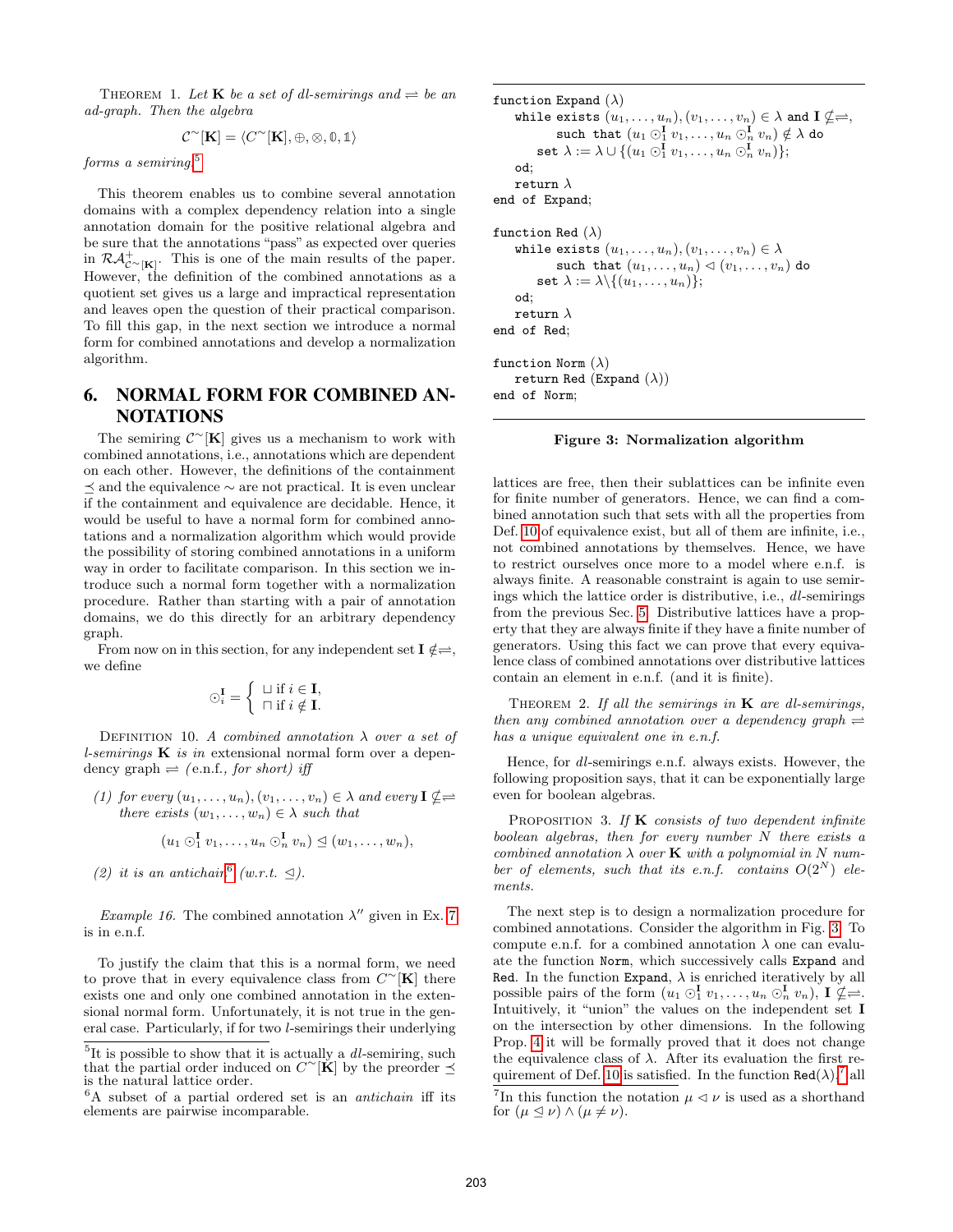redundant vectors are removed, i.e., pairs which are strictly less than others in  $\lambda$ , so that second requirement of Def. 10 is also satisfied. This function also does not change the equivalence class of  $\lambda$ . Note that the exact order of choice of pairs in these functions is not defined, but the result is deterministic. Formally we have the following proposition.

PROPOSITION 4. Let  $\bf{K}$  be a set of dl-semirings. Then for any combined annotation  $\lambda$  over  $\bf{K}$ 

- (1) the normalization algorithm stops,
- (2) Norm( $\lambda$ ) is a combined annotation in the e.n.f.,

(3)  $\lambda$  ∼ Norm( $\lambda$ ).

Next we give some examples of combined annotations in e.n.f.

Example 17. As we have seen, the combined annotations  $\lambda'$  and  $\lambda''$  from Ex. 7 are equivalent and the second one is in e.n.f. If we apply Norm to  $\lambda'$  a run of Expand takes just two iterations of the loop and the run of Red is empty. As expected, we have  $\text{Norm}(\lambda') = \lambda''$ .

An obvious optimization of the algorithm is to apply Red function after every step of Expand. It is based on the observation that vectors, which may be removed by an intermediate call of Red, will give rise only to vectors which will be removed by the final run of Red anyway.

The following proposition says, that e.n.f. offers an efficient method for checking equality and containment for annotations, provided that the normal forms are small. However, this is not always the case, as we have seen in the Prop. 3.

PROPOSITION 5. Given two combined annotations  $\lambda$  and  $\mu$  over a dependency graph  $\Rightarrow$  in e.n.f. we have  $\lambda \preceq \mu$ iff for each vector  $(u_1, \ldots, u_n)$  from  $\lambda$  there exists a vector  $(v_1, \ldots, v_n)$  from  $\mu$  such that  $(u_1, \ldots, u_n) \leq (v_1, \ldots, v_n)$ .

To summarize, under an assumption that  $\bf{K}$  consists of dlsemirings and  $\rightleftharpoons$  is an *ad*-graph, in last two sections we have developed machinery to work with combined annotations some of which are dependent and some of them are not.

# 7. PRACTICALITIES

We have seen that properly combining annotations is a non-trivial matter. What can we do in practice? How should we store combined annotations in such a form that we can use them in queries? As we have seen in Prop. 3, in the general case, for annotations arising from the combination of two dl-semirings the extensional normal form can be exponential in the size of the given annotations and checking equivalence is intractable. By a size of a combined annotation we mean the number of pairs in it; such a choice is justified by the fact, that an exact representation model can be different for different annotation domains. Even when, as in Ex. 2 each combined annotation is a pair of sets, we have seen that it is possible to find a set of annotations whose e.n.f. is exponential in the number of annotations. Of course, in this special case, it is much more economical to represent the combined annotation as the set of all pairs that are in some annotation (the solid dots in Fig. 2).

On the other hand, the good news is that there are special cases in which we can expect this normal form to be an efficient representation for combined annotations. For example,



Figure 4: Dependency of the e.n.f. size of the size of the original annotations

one annotation is often time – transaction or valid – and the other annotation is monotone or almost monotone, in time. This is the case, for example, with sets of keywords or comments. Deletion of a comment is rare, and sometimes not even allowed. In this case the representation of the combined annotation in existential normal form is quite efficient.

Because the interdependence of annotations is not understood, it is unsurprising that it is difficult to find good examples. As a crude experiment we took the information from a suitably transformed version of the history of the World Factbook [9, 8] which provides sets of export partners and the set of versions which gives that set, roughly as described in Ex. 7. For example the entry for Greece is of the form:

- $[v_0, v_1)$  {Italy, Germany, US, UK, France}
- $[v_1, v_2]$  {EU, Italy, US, UK, France}

. . .

in which the  $[v_i, v_j]$  indicates that the entry was of this form in contiguous versions  $v_i, v_i + 1, \ldots, v_j - 1$ . A plot is shown in Fig. 4 of the size of the normal form against the size of the input annotation for the 258 countries that have a non-empty annotation, grouped by the size of their input annotations.

The average increase in size of e.n.f. over the size of the input annotation is about 1.6. Very little should be inferred from this example. We should reiterate that in this case, there are more efficient methods of storing the annotation for the purpose of evaluating algebraic expressions over them, but it gives some indication that there are cases in which the extensional normal form is practical.

# 8. RELATED AND FUTURE WORK

In this paper we have attempted to provide a basis for the study of combined annotations. While we are unaware of any other work that attempts a general approach at this problem, there are certainly cases in which the combination of specific annotation domains has been addressed in some detail. Most notably the interaction of transaction time,  $\mathcal{A}_{Tt}$ , valid time  $\mathcal{A}_{Tv}$  and the bag semiring N has been thoroughly worked out [21] in order to deal with the practical issues of having temporal annotations on SQL, which is already equipped with bag semantics. Interestingly the dependency graph adopted appears to be  $\{A_{Tt} = \overline{N}, A_{Tv} = \overline{N}\}.$ Another place in which combined annotations figure is the study of belief databases [15]. Here the authors study chains of beliefs such as "a believes that  $b$  believes that  $c$  believes ...". The chains have varying lengths, but this can easily

 $[v_2, v_3]$  {EU, Italy, US, UK}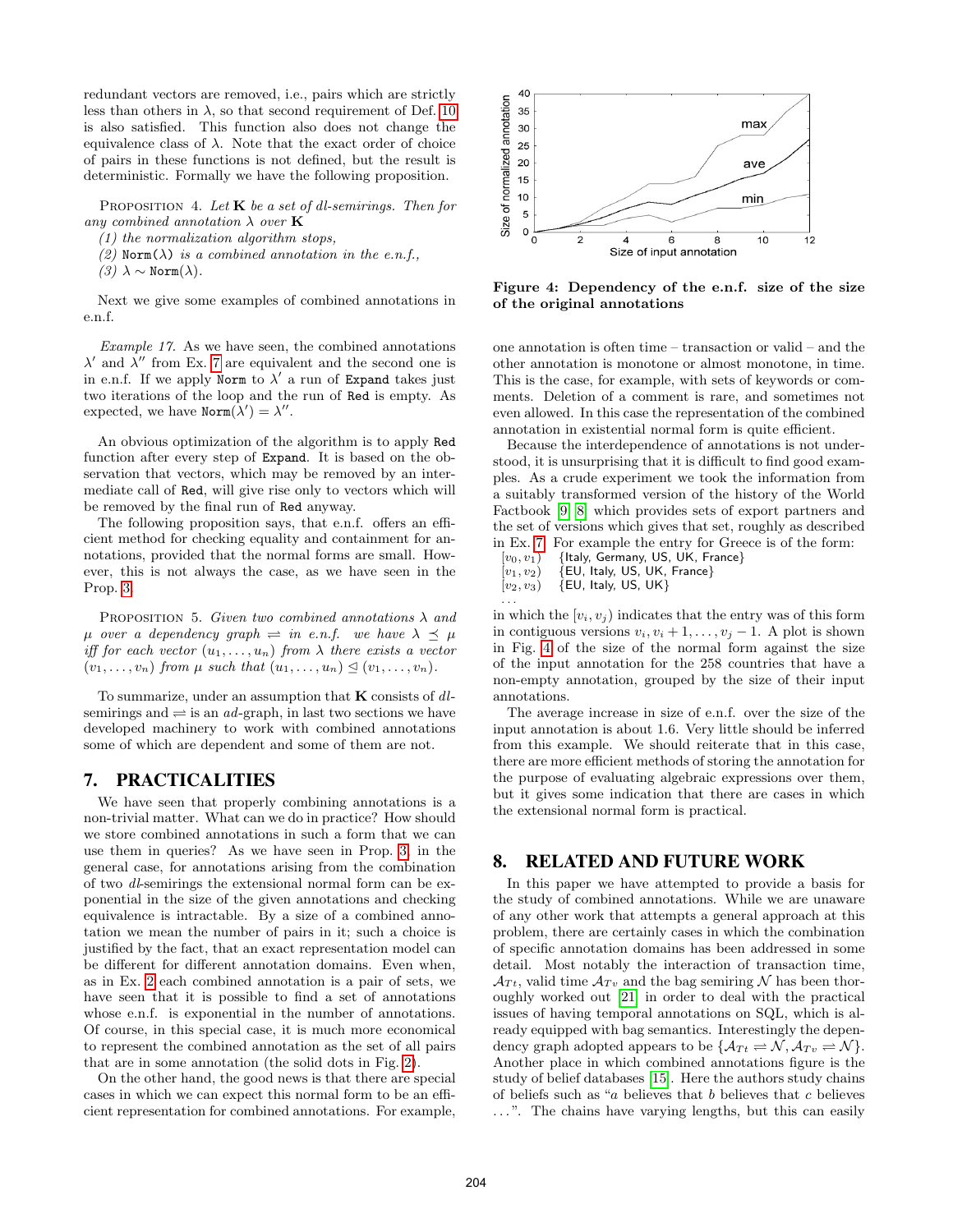be simulated in our model by padding shorter chains with the top element of the domain – meaning "everybody believes...". Recently, in [2], semiring provenance has been extended for aggregate queries; this approach is, on the face of it, quite different with ours, but there may be a useful connection.

While this paper highlight the problem of combined annotations, the next step is to develop a more comprehensive theory of this topic. Some possible extensions are listed below.

- We have concentrated on the principles of combined annotations and their normalization. It would be useful to have general complexity bounds for containment and equivalence. While the normalization process is exponential in the general case, there are numerous special cases in which the existential normal form is itself small, or can be compactly represented.
- Recently several extensions and applications of the original work [18] have been proposed, including [16], where the algebra  $\mathcal{RA}_{\mathcal{K}}^+$  has been extended with a difference operator, and [22, 7], where a similar model has been applied to inference rules of Semantic Web language RDF(S). In these cases the semiring model has been augmented with additional axioms. Can the same ideas be applied to these models?
- Consider a pair in a combined annotation, such that one of its components is **0**. One can argue that such a pair has no real meaning and may be removed from the annotation safely. In this paper we turned a blind eye to this case. It may be appropriate to give this case special treatment.

# 9. ACKNOWLEDGEMENTS

We are grateful to Rick Snodgrass for his help in our understanding of TSQL and to Heiko Müller for extracting temporal data from the CIA World Factbook.

## 10. REFERENCES

- [1] S. Abiteboul, R. Hull, and V. Vianu. Foundations of Databases. Addison-Wesley, 1995.
- [2] Y. Amsterdamer, D. Deutch, and V. Tannen. Provenance for aggregate queries. In *Proceedings of* the thirtieth ACM SIGMOD-SIGACT-SIGART symposium on Principles of database systems, PODS'11, pages 153–164, New York, NY, USA, 2011. ACM.
- [3] G. Bella and S. Bistarelli. Soft constraints for security protocol analysis: Confidentiality. In I. Ramakrishnan, editor, Practical Aspects of Declarative Languages, volume 1990 of Lecture Notes in Computer Science, pages 108–122. Springer Berlin / Heidelberg, 2001.
- [4] T. Berners-Lee. Linked data. <http://www.w3.org/DesignIssues/LinkedData.html>, June 2009.
- [5] B. Boeckmann, A. Bairoch, R. Apweiler, M.-C. Blatter, A. Estreicher, E. Gasteiger, M. J. Martin, K. Michoud, C. O'Donovan, I. Phan, S. Pilbout, and M. Schneider. The SWISS-PROT protein knowledgebase and its supplement TrEMBL in 2003. Nucleic Acids Research, 31(1):365–370, 2003.
- [6] P. Buneman, S. Khanna, and W. Tan. Why and Where: A Characterization of Data Provenance. In ICDT 2001, volume 1973 of LNCS, pages 316–330. Springer, 2001.
- [7] P. Buneman and E. V. Kostylev. Annotation Algebras for RDFS. In SWPM 2010. CEUR Workshop Proceedings, 2010.
- [8] P. Buneman, H. Müller, and C. Rusbridge. Curating the CIA World Factbook. International Journal of Digital Curation,, 4(3), 2009.
- [9] Central Intelligence Agency. The World Factbook. [https://www.cia.gov/library/publications/](https://www.cia.gov/library/publications/the-world-factbook/) [the-world-factbook/](https://www.cia.gov/library/publications/the-world-factbook/).
- [10] L. Chiticariu, W.-C. Tan, and G. Vijayvargiya. DBNotes: a post-it system for relational databases based on provenance. In SIGMOD '05: Proceedings of the 2005 ACM SIGMOD international conference on Management of data, pages 942–944, New York, NY, USA, 2005. ACM.
- [11] Y. Cui, J. Widom, and J. L. Wiener. Tracing the lineage of view data in a warehousing environment. ACM Trans. Database Syst., 25(2):179–227, 2000.
- [12] Y. Cui, J. Widom, and J. L. Wiener. Tracing the lineage of view data in a warehousing environment. ACM Trans. Database Syst., 25:179–227, June 2000.
- [13] N. Fuhr and T. Rölleke. A probabilistic relational algebra for the integration of information retrieval and database systems. ACM Transactions on Information Systems, 15:32–66, 1994.
- [14] M. Y. Galperin and G. R. Cochrane. The 2011 Nucleic Acids Research Database Issue and the online Molecular Biology Database Collection. Nuclear Acids Research, 39:1–6, 2011.
- [15] W. Gatterbauer, M. Balazinska, N. Khoussainova, and D. Suciu. Believe it or not: Adding belief annotations to databases. CoRR, abs/0912.5241, 2009.
- [16] F. Geerts and A. Poggi. On database query languages for K-relations. J. Applied Logic, 8(2):173–185, 2010.
- [17] T. Green. Containment of conjunctive queries on annotated relations. Theory of Computing Systems, 49:429–459, 2011. 10.1007/s00224-011-9327-6.
- [18] T. J. Green, G. Karvounarakis, and V. Tannen. Provenance semirings. In *PODS '07: Proceedings of* the twenty-sixth ACM SIGMOD-SIGACT-SIGART symposium on Principles of database systems, pages 31–40, New York, NY, USA, 2007. ACM.
- [19] T. Imielinski and W. Lipski Jr. Incomplete information in relational databases. J. ACM, 31(4):761–791, 1984.
- [20] Z. M. Ma and L. Yan. A literature overview of fuzzy database models. J. Inf. Sci. Eng., 24(1):189–202, 2008.
- [21] R. T. Snodgrass, editor. The TSQL2 Temporal Query Language. Kluwer, 1995.
- [22] U. Straccia, N. Lopes, G. Lukacsy, and A. Polleres. A General Framework for Representing and Reasoning with Annotated Semantic Web Data. In Proceedings of the Twenty-Fourth AAAI Conference on Artificial Intelligence (AAAI-10). AAAI Press, 2010.
- [23] E. Zimányi. Query evaluation in probabilistic relational databases. Theor. Comput. Sci., 171:179–219, January 1997.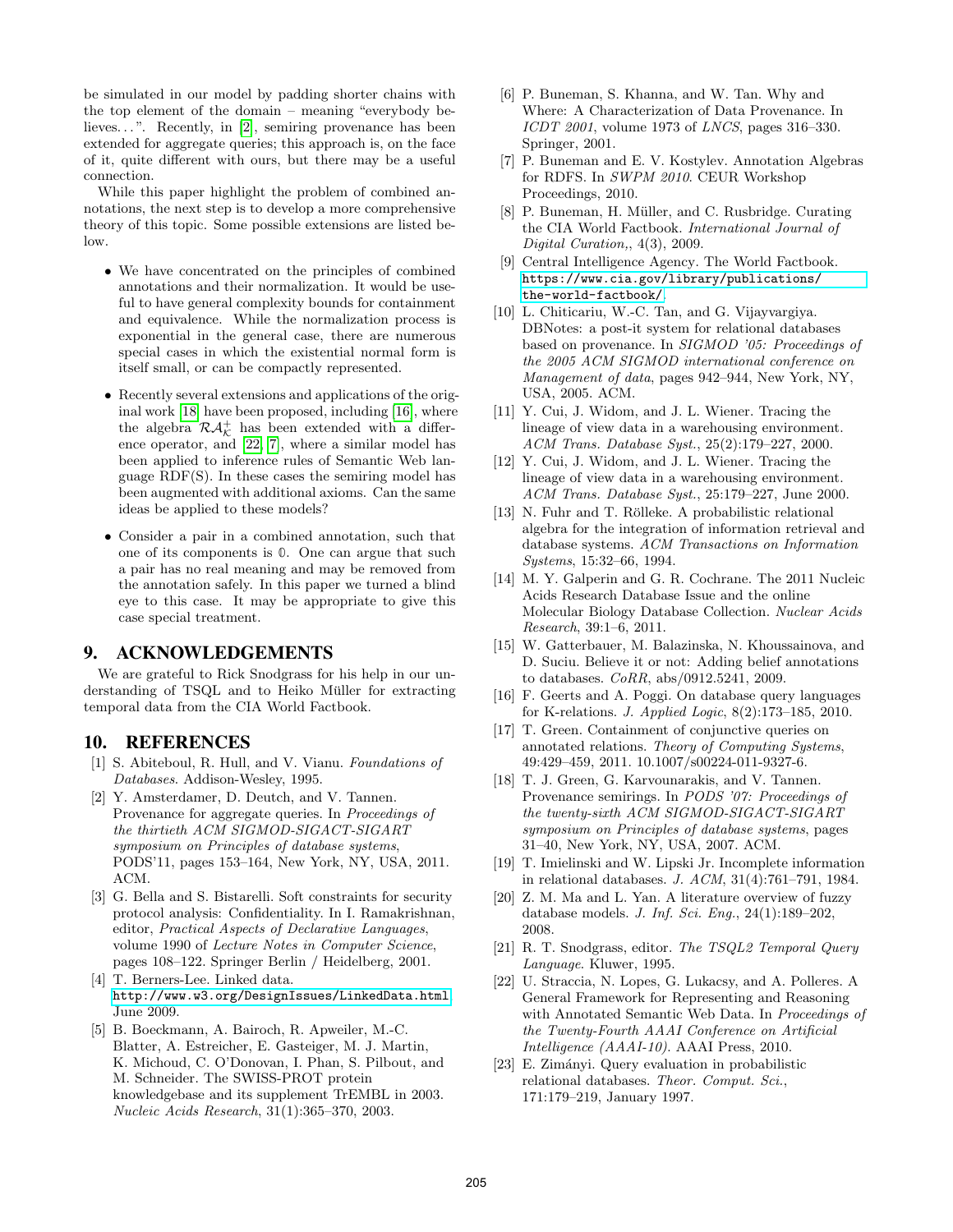## APPENDIX

In the appendix we give proofs of the propositions and theorems of the paper. Many of them are based on the results of Sec. 6, which are however proved further in this appendix.

LEMMA 1. Let all the semirings in **K** be dl-semirings. Let  $\lambda$  and  $\mu$  be combined annotations such that  $\mu$  is in e.n.f. and  $\lambda \preceq \mu$ . Then for each vector  $(u_1, \ldots, u_n) \in \lambda$  there exists a vector  $(v_1, \ldots, v_n) \in \mu$  such that  $(u_1, \ldots, u_n) \preceq (v_1, \ldots, v_n)$ .

PROOF. Since  $\mu$  is in e.n.f. it is clear that  $\lambda \preceq^* \mu$ . Hence by the definition of e.n.f we conclude that  $(u_1, \ldots, u_n) \preceq$  $(v_1, \ldots, v_n). \quad \Box$ 

PROPOSITION 1. For combined annotations  $\lambda$  and  $\mu$  over  $\mathbf{K} = \{K_1, K_2\}$  such that  $K_1$  and  $K_2$  are dependent l-semirings and the underlying lattices are distributive, the following are equivalent:

(1)  $\lambda \preceq \mu$ ,

(2) for every value  $w \in K_1$  it holds that

$$
\bigsqcup_{\kappa'\in Cov(\lambda,w)}\left(\bigcap_{(u_1,u_2)\in\kappa'} u_2\right)\trianglelefteq \bigsqcup_{\kappa''\in Cov(\mu,w)}\left(\bigcap_{(v_1,v_2)\in\kappa''} v_2\right).
$$

PROOF. (1)  $\Rightarrow$  (2). Since  $\leq$  is reflexive and transitive, it is valid to consider only the case when  $\lambda \leq^* \mu$ . However, for any w replacing vectors  $(u_1, u_2), (v_1, v_2)$  in  $\lambda$  with a vector  $(w_1, w_2)$  with properties given in Def. 4 clearly may only increase (w.r.t.  $\leq$ ) the value of  $\bigsqcup_{\kappa' \in Cov(\lambda,w)} (\bigcap_{(u_1,u_2)\in \kappa'} u_2)$ . All the more it can be concluded about adding there the vectors from  $\mu'$  (which are not in  $\lambda'$ ).

 $(2) \Rightarrow (1)$ . Note that in the following proofs of Theor. 2 and Prop. 4 (as well as Lemma 1) the requirement for the l-semirings  $\mathcal{K}_1, \ldots, \mathcal{K}_2$  to be dl-semirings is redundant and only the destributivity of  $\Box$  over  $\Box$  is used. Hence, the results of Theor. 2 and Prop. 4 are valid also for the set  $\mathbf{K} = \{K_1, K_2\}$  of this proposition. Thereby, having the first part proved, without lost of generality we can assume that  $\lambda$  and  $\mu$  are in e.n.f. But then the statement is immediately following from Lemma 1.  $\square$ 

PROPOSITION 2. Let all the annotation domains in K be dl-semirings. Then the equivalence ∼ is congruent over the ⊕ and  $\otimes$  operations, i.e., if  $\lambda \sim \lambda'$  and  $\mu \sim \mu'$  over  $\rightleftharpoons$  then  $\lambda \oplus \mu \sim \lambda' \oplus \mu'$  and  $\lambda \otimes \mu \sim \lambda' \otimes \mu'$ .

PROOF. Note, that all the conditions of Theor. 2 and Prop. 4 holds. It means that it is enough to show that if  $\lambda'$  is obtained from  $\lambda$  by one step of the normalization algorithm, then

$$
\lambda \oplus \mu \sim \lambda' \oplus \mu \text{ and } \lambda \otimes \mu \sim \lambda' \otimes \mu. \tag{1}
$$

As it was already noted, in l-semirings the natural order  $\leq$  is compatible with  $\oplus$  and  $\otimes$ . It means that (1) clearly holds for every step of Red. Hence, we only need to check it for a step of Expand, i.e., for the case when  $\lambda'=\lambda\cup\{(u_1\odot_1^I v_1,\ldots,u_n\odot_n^I v_n)\}$ for some independent set **I** and vectors  $(u_1, \ldots, u_n), (v_1, \ldots, v_n)$  from  $\lambda$  (the operation  $\odot_i^{\mathbf{I}}$  is defined in Sec. 6).

We will check only the first expression of  $(1)$ , and the proof of the second one is absolutely the same. The difference between the left and the right parts of the first expression is only that the right one for any  $(w_1, \ldots, w_n) \in \mu$  and  $J \nsubseteq \cong$  contains vector

$$
\begin{array}{lll}\n(u_1 \odot_1^{\mathbf{I}} v_1, \dots, u_n \odot_n^{\mathbf{I}} v_n) \oplus^{\mathbf{J}} (w_1, \dots, w_n) & = \\
((u_1 \odot_1^{\mathbf{I}} v_1) \circ_1 w_1, \dots, (u_n \odot_n^{\mathbf{I}} v_n) \circ_n w_n)\n\end{array} \tag{2}
$$

but the left one not. (Here all  $\circ_i$  correspond to **J**.) Hence it is enough to show that every such vector is smaller (w.r.t.  $\triangleleft$ ) than a vector obtained by one step of Expand running on  $\lambda \oplus \mu$ . Indeed, consider the vectors

$$
(u_1,\ldots,u_n)\oplus^{\mathbf{I}}(w_1,\ldots,w_n)
$$
 and  $(v_1,\ldots,v_n)\oplus^{\mathbf{I}}(w_1,\ldots,w_n)$ 

from  $\lambda \oplus \mu$ . Applying the step of Expand for the independent set **J** to them we got the vector

$$
((u_1 \circ_1 w_1) \odot_1^{\mathbf{I}} (v_1 \circ_1 w_1), \ldots, ((u_n \circ w_n) \odot_n^{\mathbf{I}} (v_n \circ_n w_n)).
$$

We claim, that this vector is greater than the vector in  $(2)$ , i.e., for every i it holds that

$$
(u_i \odot_i^{\mathbf{I}} v_i) \circ_i w_i \leq (u_i \circ_1 w_i) \odot_i^{\mathbf{I}} (v_i \circ_i w_i).
$$
\n
$$
(3)
$$

Indeed, we have 4 options:

1. if  $i \in I$  and  $i \in J$  then  $\bigcirc_i^{\mathbf{I}} = \sqcup$ ,  $\circ_i = \oplus$  and (3) holds by the distributivity of  $\oplus$  over  $\sqcup$ ;

- 2. if  $i \in I$  but  $i \notin J$  then  $\bigcirc_i^I = \bigcup_i o_i = \bigcap$  and (3) holds by the distributivity of  $\bigcap$  over  $\bigcup_i$
- 3. if  $i \notin I$  but  $i \in J$  then  $\bigcirc_i^{\mathbf{I}} = \bigcap_i o_i = \bigoplus_i$  and (3) holds by the compatibility of  $\bigoplus_i \text{ with } \leq j$
- 4. if  $i \notin I$  and  $i \notin J$  then  $\odot_i^{\mathbf{I}} = \sqcap$ ,  $\circ_i = \sqcap$  and (3) holds by the idempotence of  $\sqcap$ .

 $\Box$ 

THEOREM 1. Let **K** be a set of dl-semirings and  $\rightleftharpoons$  be an ad-graph. Then the algebra

 $\mathcal{C}^{\sim}[\mathbf{K}] = \langle C^{\sim}[\mathbf{K}], \oplus, \otimes, \mathbb{0}, \mathbb{1} \rangle$ 

forms a semiring.